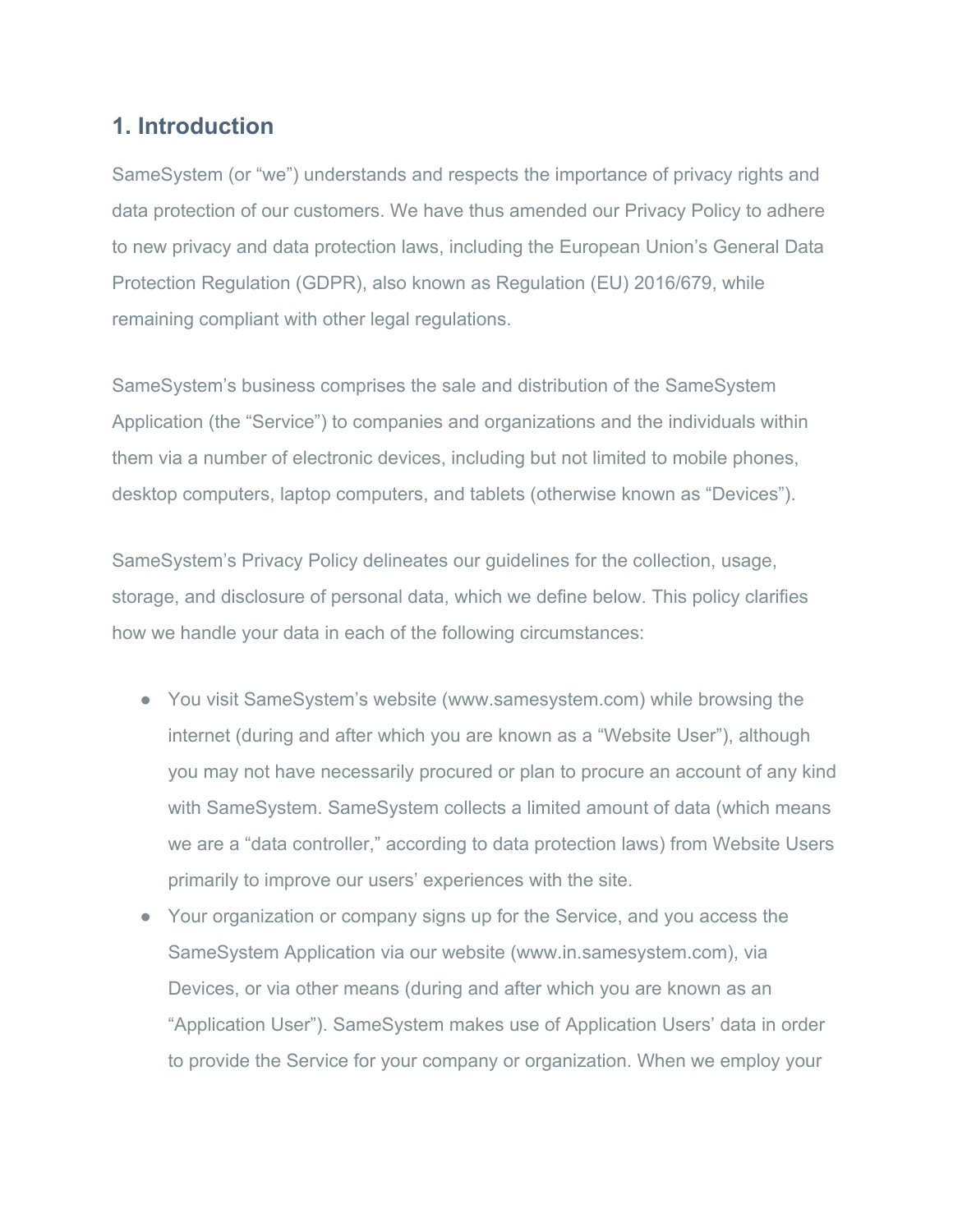data to grant you access to the Service, we do so on behalf of your company or organization. This means we are a "data processor," according to data protection laws.

- You leave your organization or company and cease accessing the SameSystem Application via the account associated with your former organization or company (after which you are known as a "Former Application User"). We may retain your data within a limited iteration of your company- or organization-related profile.
- You call or email SameSystem's customer service or sales team (during and after which you are known as a "Contact User"). SameSystem may store your call or email for our own purposes, which means we are a "data controller," according to data protection laws. When we do so, it is primarily to improve our users' experiences with our customer service team.

SameSystem reserves the right to update or amend this policy in the future.

# **2. Types of Personal Data**

### **Application Users**

In order to provide your company or organization with the Service, we must collect and make use of your personal data. Such data may include some or all of the following:

- Name
- Contact information (including phone number(s), email addresses, physical addresses, etc.)
- Date of birth and personal identification number
- Bank account information
- Profile photograph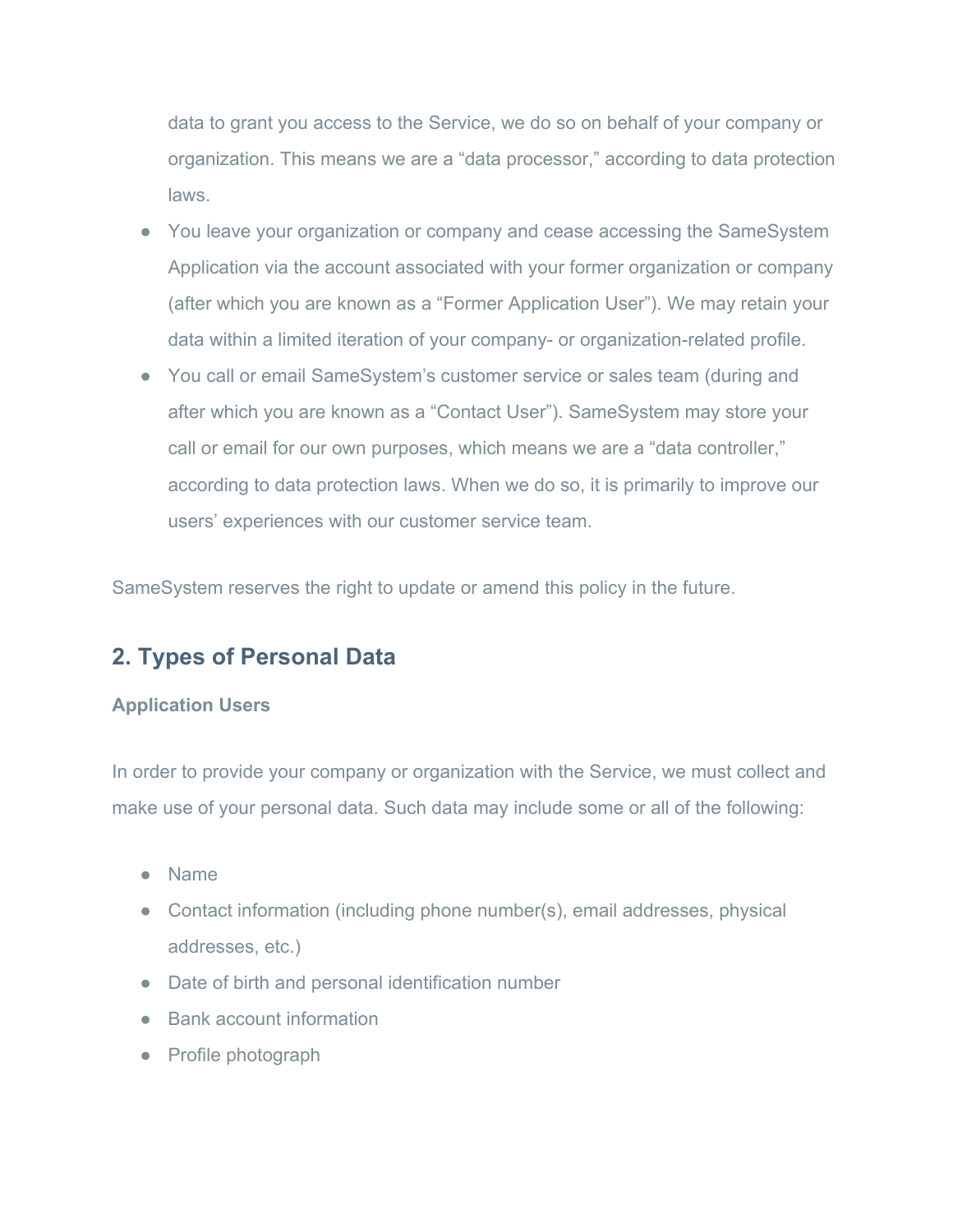- Further personal data associated with files that you upload, or create within the SameSystem application
- Additional information that have been specifically requested by your company or organization.
- Log data from any of your Devices and their software, as well as your activity using the SameSystem application, including your Devices' Internet Protocol (IP) addresses; type of browser; geo-location; identification data associated with your Devices; mobile carrier information; dates and timestamps associated with transactions; system configurations; metadata on files you upload or create within the SameSystem application; and other data related with your use of the SameSystem Application.

### **Former Application Users**

SameSystem will preserve some or all of the following data:

- Name
- Contact information (including phone number(s), email addresses, physical addresses, etc.)
- Date of birth and personal identification number
- Bank account information
- Profile photograph
- Further personal data associated with files that you upload, download, or create within the SameSystem application
- Additional information that have been specifically requested by your company or organization.
- Log data from any of your Devices and their software, as well as your activity using the SameSystem application, including your Devices' Internet Protocol (IP)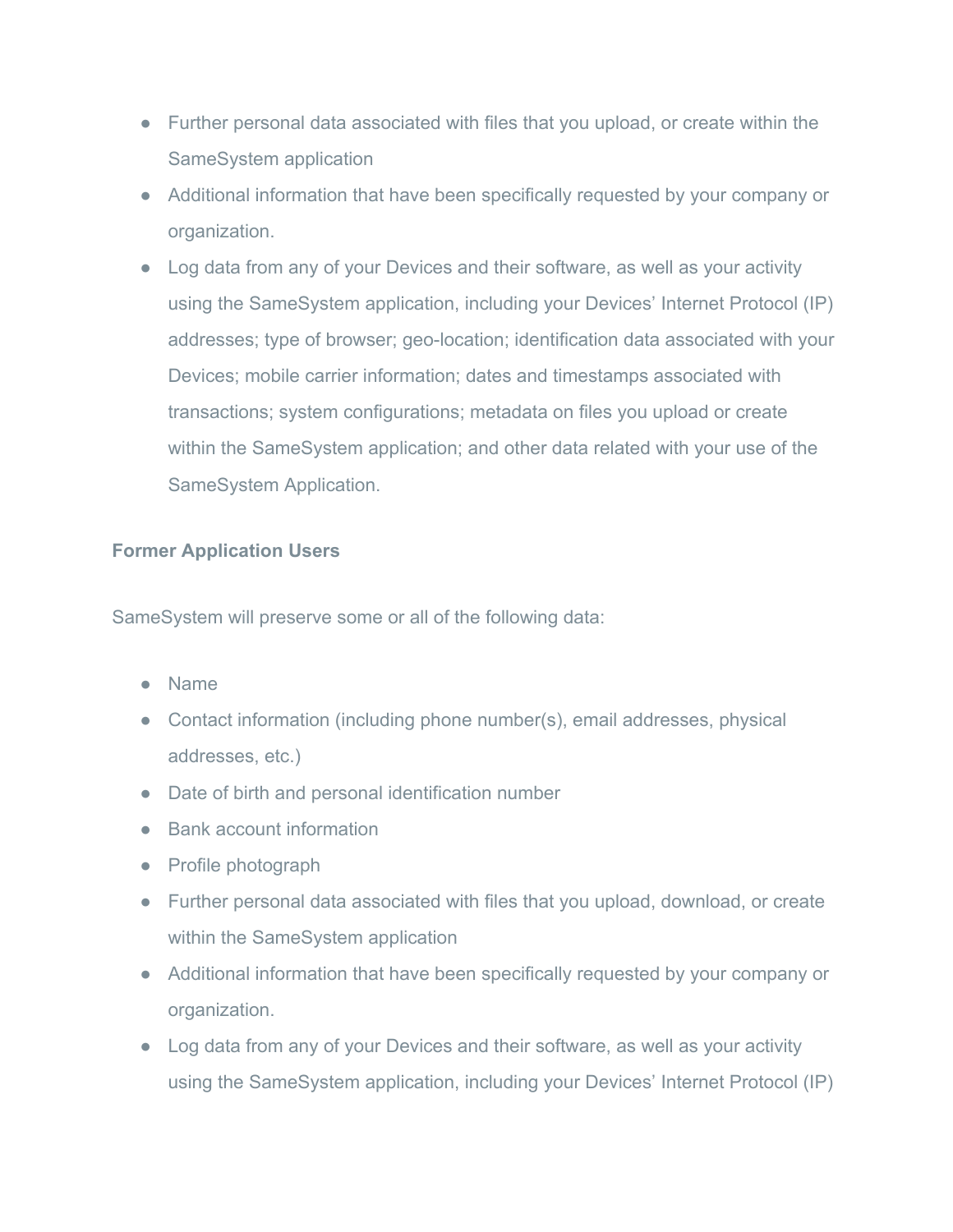addresses; type of browser; geo-location; identification data associated with your Devices; mobile carrier information; dates and timestamps associated with transactions; system configurations; metadata on files you upload or create within the SameSystem application; and other data related with your use of the SameSystem Application.

#### **Website Users**

In order to help us improve users' experiences with our website, we collect a limited amount of your personal data. Such data may include some or all of the following:

● Log data, including your Devices' Internet Protocol (IP) addresses; type of browser; the website you visited before entering SameSystem's site; information you search for within SameSystem's site; identification data associated with your Devices; mobile carrier information; dates and timestamps associated with transactions; system configurations; and other data related with your perusal of SameSystem's website.

#### **Contact Users**

In order to improve users' experiences with our customer service, we collect a limited amount of your personal data when you place a call or send an email to our service and sales teams. We will notify you if the call is being recorded. Some of the data we will collect include:

- Name
- Contact information (phone number(s), email addresses, physical addresses, etc.)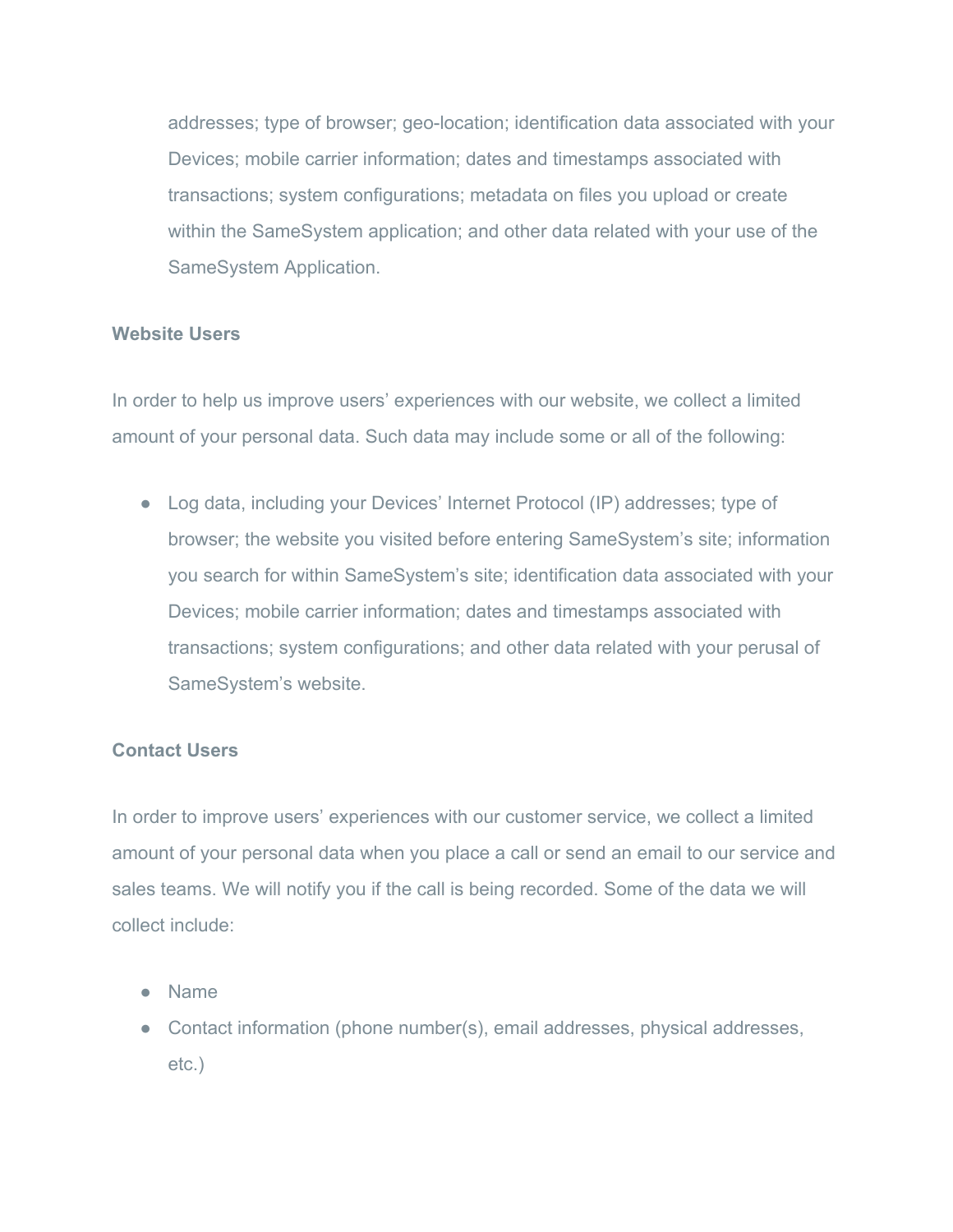# **3. Manner of Collection**

### **Application Users**

We collect your data when you provide it to us; when we receive it from your organization, company, or other sources; when you use the Service.

- Personal data you provide to us includes data you provide when you use the SameSystem application; data you provide when you contact SameSystem via customer service; data you provide when you upload or create a file on the SameSystem Application.
- Personal data we receive from your organization, company, or other sources includes data your company, organization, or another source provides when they use the SameSystem Application.
- Personal data that the SameSystem Application collects includes data automatically collected by the SameSystem Application, including log data from your Device, its software, and your activity on the SameSystem application. It also includes data we collect from cookies, according to the cookie settings you have set in your browser. To find out more about cookies, please see section 11.

### **Former Application Users**

We retain some of the personal data we collected from you during the time you were an Application User.

#### **Website Users**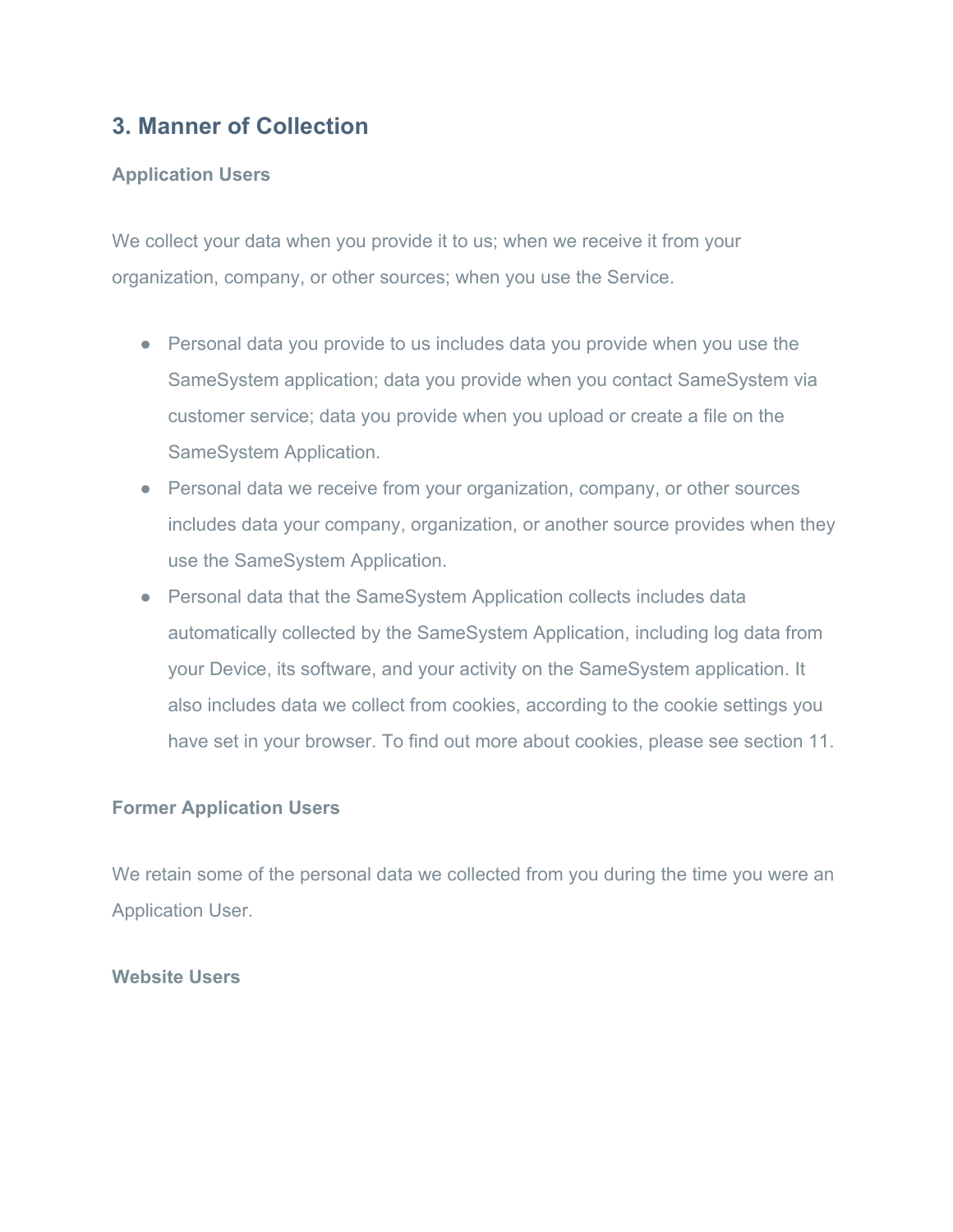We collect a limited amount of data automatically when users visit our website. We collect some of these data via cookies, according to the cookie settings you have set in your browser. To find out more about cookies, please see section 11.

#### **Contact Users**

We collect a limited amount of data when users place a call to us or email us by storing information.

# **4. What Does SameSystem Do with Your Personal Data?**

### **Application Users**

Our primary purpose in collecting and making use of your data is to provide the Service to your company or organization. When we do so, it is on behalf of your company or organization, making us a "data processor," according to data protection laws. As data processors, we may use your data to do the following:

- Grant you access to and use of the SameSystem Application
- Provide you with assistance in your use of the SameSystem Application
- Personalize, optimize your experience with the SameSystem Application
- Provide you with updates to the SameSystem Application
- Ensure compliance with the terms of our agreement with your company or organization

### **Former Application Users**

Once you leave your organization or company and cease accessing the SameSystem Application via the account associated with your former organization or company, we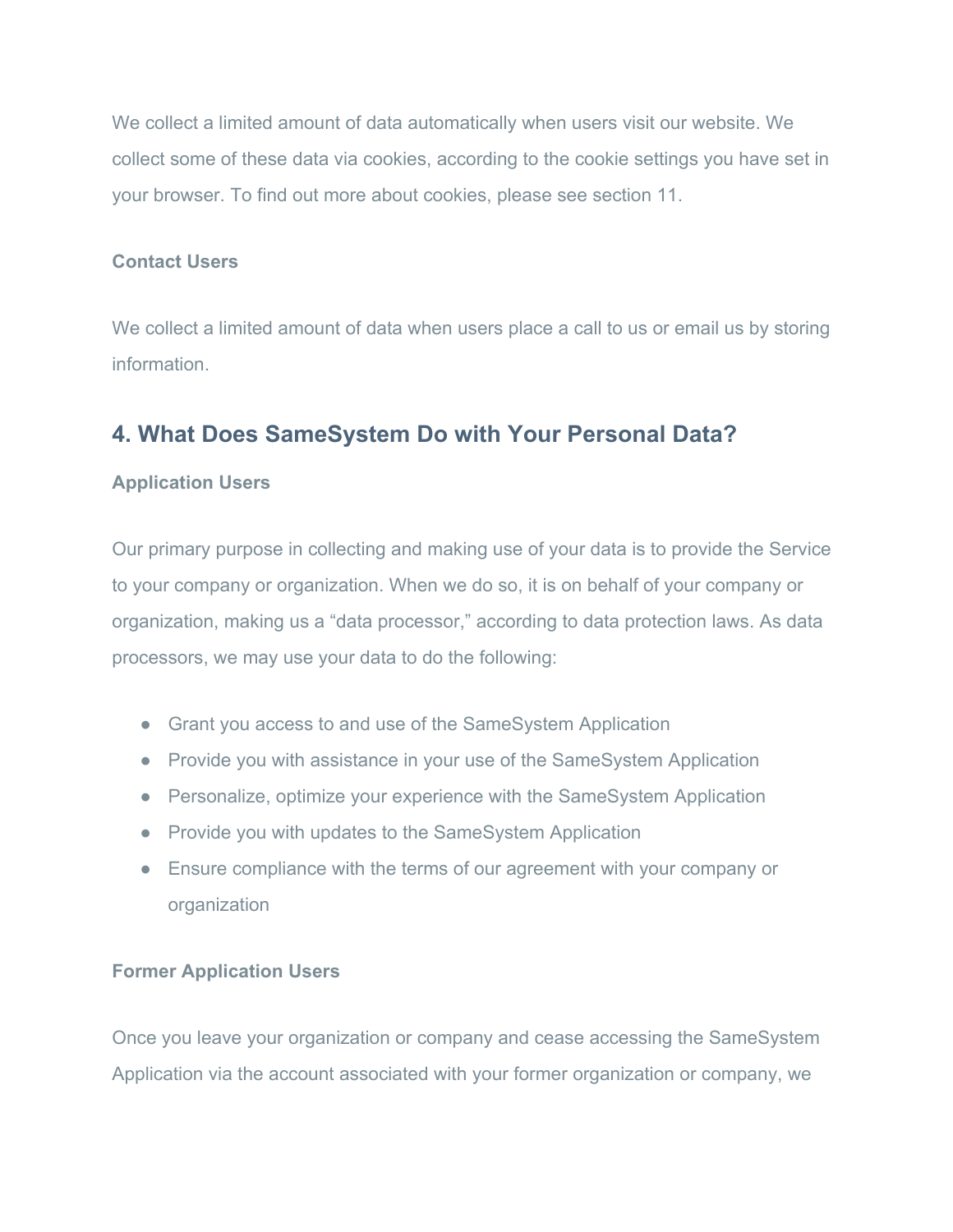may retain your data within a limited iteration of your company- or organization-related profile.

#### **Website Users**

Our primary purpose in collecting and making use of your data is to improve users' experiences with SameSystem's website. When we do so, we act as a "data controller," according to data protection laws. This data is, however, collected in an aggregate and can't be personalized.

#### **Contact Users**

Our primary purpose in collecting and making use of your data is to improve users' experiences with SameSystem's customer service. When we do so, we act as a "data controller," according to data protection laws.

## **5. How Long Does SameSystem Keep Your Data?**

SameSystem will only retain your data for the amount of time stipulated in the terms of your company or organization's user agreement. The only exceptions to this rule involve regulations and legal circumstances that require us to keep your data (e.g., tax laws).

When we are no longer permitted to retain your data according to the stipulations in the terms of your company or organization's user agreement, or when it is no longer legally necessary for us to keep your data, we will anonymise your personal data from our systems. When we delete your data, we attempt to do so on a permanent basis, but some information may remain in our systems for the purpose of providing the service or for legal reasons. We do not have access to that information, nor can we make use of it.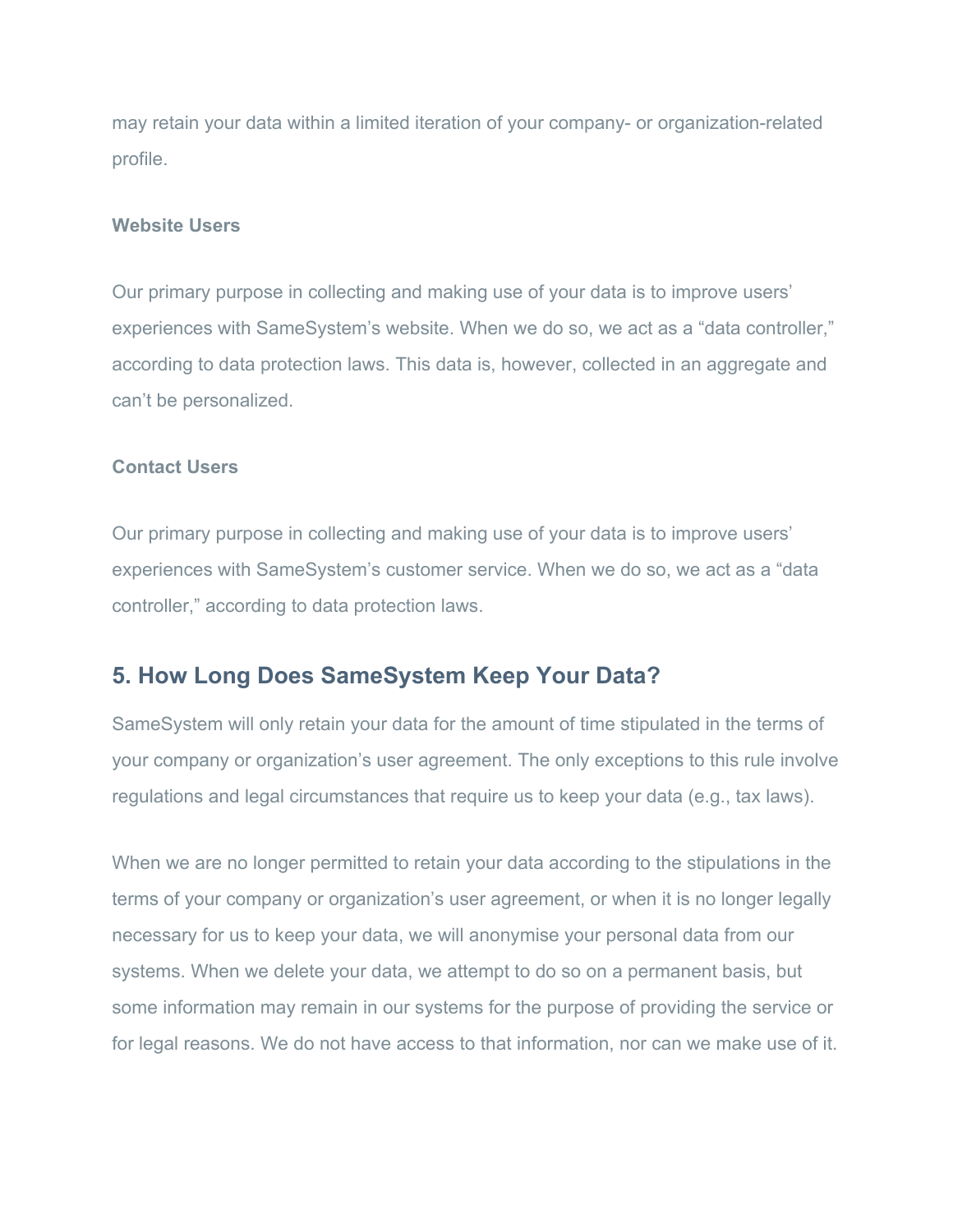#### **Contact Users**

Stored emails are retained up to five years.

### **6. Data Sharing & Disclosure**

In accordance with relevant privacy and data protection regulations, we (as "data processors") may share your data in the following manners:

- Your use: SameSystem displays your personal data on your user profile page, and this information may be viewable by other users in your company or organization, depending on their access level. Furthermore, if you use any of the public or group features, such as the newsfeed, be aware that any data you share may be collected, stored, or used by other SameSystem Application users who have access to them. Your posts may remain visible even after you close your account.
- Service providers, business partners, and third parties: SameSystem may employ trusted third party companies, individuals, and third party service providers (including consultants and telecommunication service providers) that require access to your personal data in order to provide their services to SameSystem. Such companies, individuals, and providers will not be permitted to use your information for any other purposes.
- Third-Party Applications: We may share data through third-party applications that your company elect to use. We maintain no responsibility for what third-party applications do with your personal data. In order to ensure that your data is in good hands, please read relevant privacy policies and proceed only if you agree with their terms of service.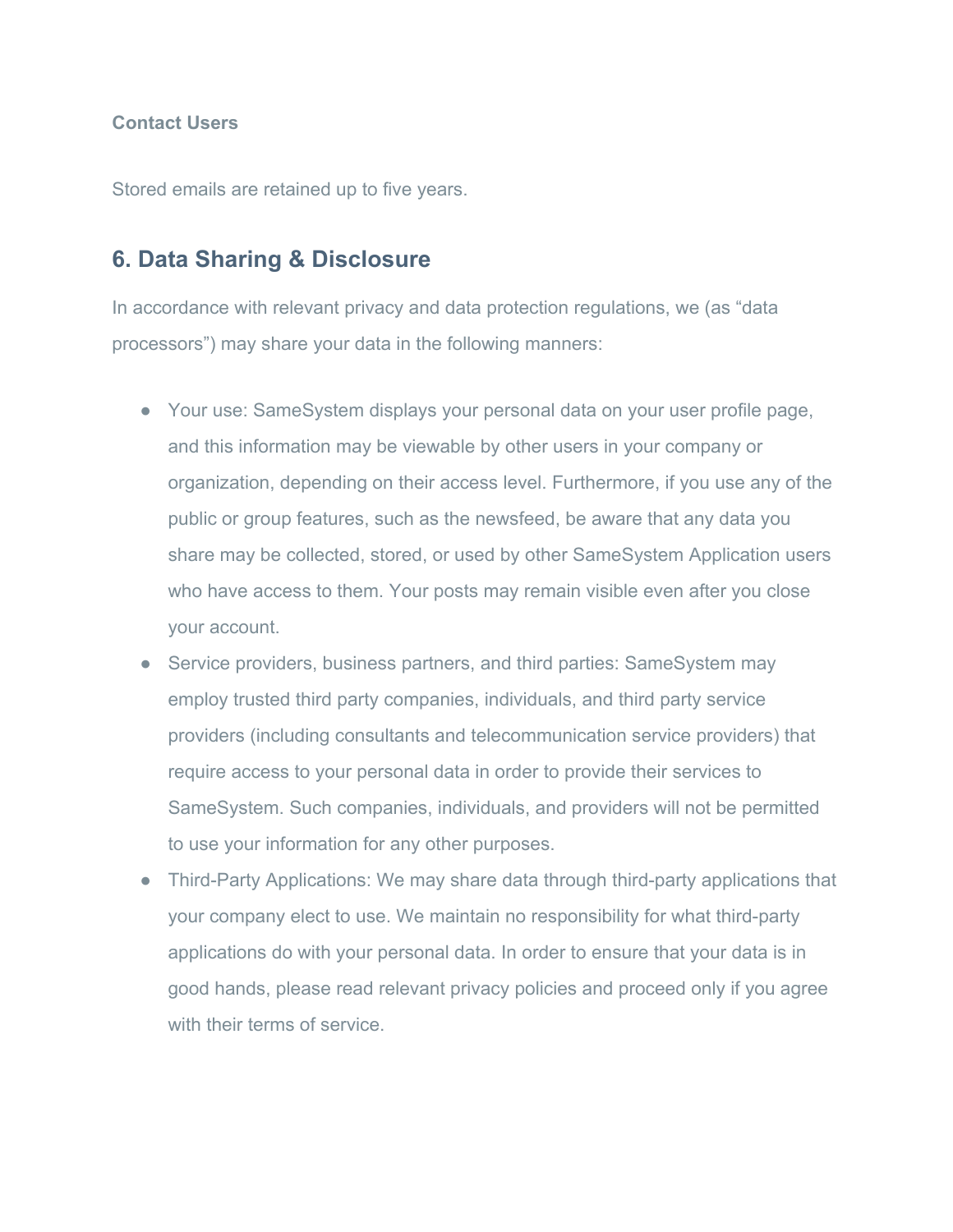- Compliance with Laws and Law Enforcement Requests: We may disclose your personal information to parties outside of SameSystem, including files stored in SameSystem's Application when we believe in good faith that such a disclosure is reasonably necessary to comply with a law, regulation, or mandatory legal request, or to protect SameSystem's intellectual property rights.
- Business Transfers: If SameSystem is involved in a merger, acquisition, or we sell part or all of our assets, we may transfer your personal data as part of that transaction. Before doing so, we will notify your company or organization and you via email or website banner of any change in the control or use of your data, or if your data will be subject to a new or revised Privacy Policy.
- Non-Private or Non-Personal Data: We may disclose your non-private, non-personal data (e.g., usage statistics of the SameSystem Application).

# **7. Keeping Your Data Safe**

SameSystem will take reasonable, pertinent steps to protect any personal data that we collect and store from unauthorized access, misuse, loss, and destruction. We do so by implementing a number of measures.

## **8. Your Rights with Regard to Your Personal Data**

You have a number of rights related to the personal data of yours that we collect and store. To learn more about these rights, please contact us directly or your company or organization.

If you are an Application User and would like to make a request relating to our use of your personal data in the context of the Service we provide to your company or organization and for which we are a data processor, please contact your company or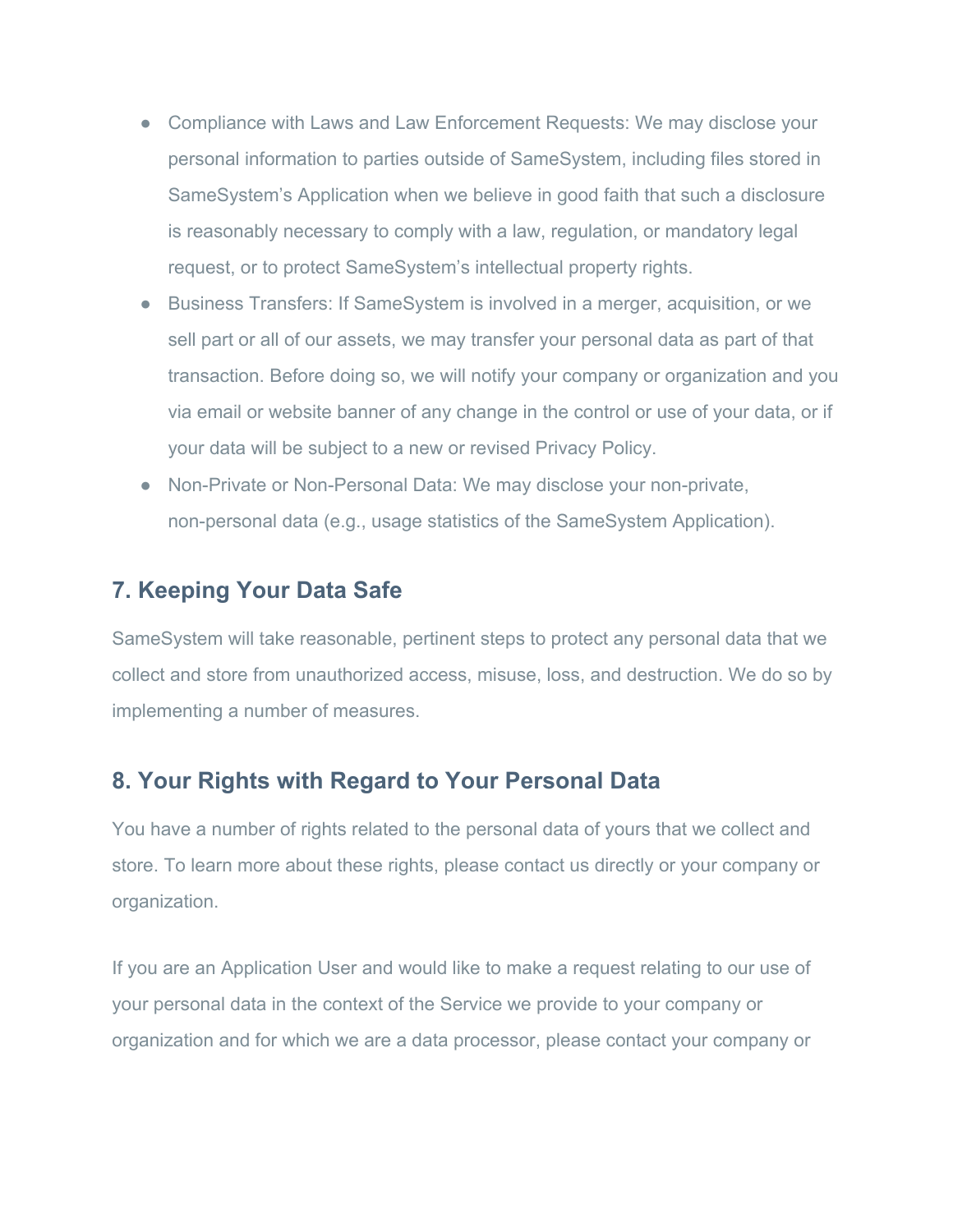organization initially. If you contact us initially, we will refer you to your company or organization.

If you are an Application User and would like to make a request relating to our use of your personal data in a context outside of the Service we provide to your company or organization, or if you are a Former Application User or Website User, please contact us directly with your request.

Data protection laws outline the following rights for individuals in relation to their personal data:

- Right to object: You have the right to object to our processing your personal data.
- Right to withdraw consent: In instances in which you have consented to our processing your personal data, you may withdraw your consent at any time. We will then cease to undertake any activity or practice that you previously consented to, unless we have a legal basis or justification for the continued processing of your personal data. In that event, we will inform you of those circumstances.
- Data Subject Access Request (DSAR): You have the right to ask us to confirm the personal data we hold about you and to request that we amend, delete, or update that information. You have the right to request a copy of the information we hold about you.
- Right to erasure: You have the right to request that we delete (or "anonymise") your personal data under certain circumstances. Although we may endeavor to delete your data permanently, there is a chance that some of it may continue to exist within our systems. In this event, we consider the data put beyond use, which means that your data may exist in our systems, but SameSystem employees will no longer be able to access or use it. However, SameSystem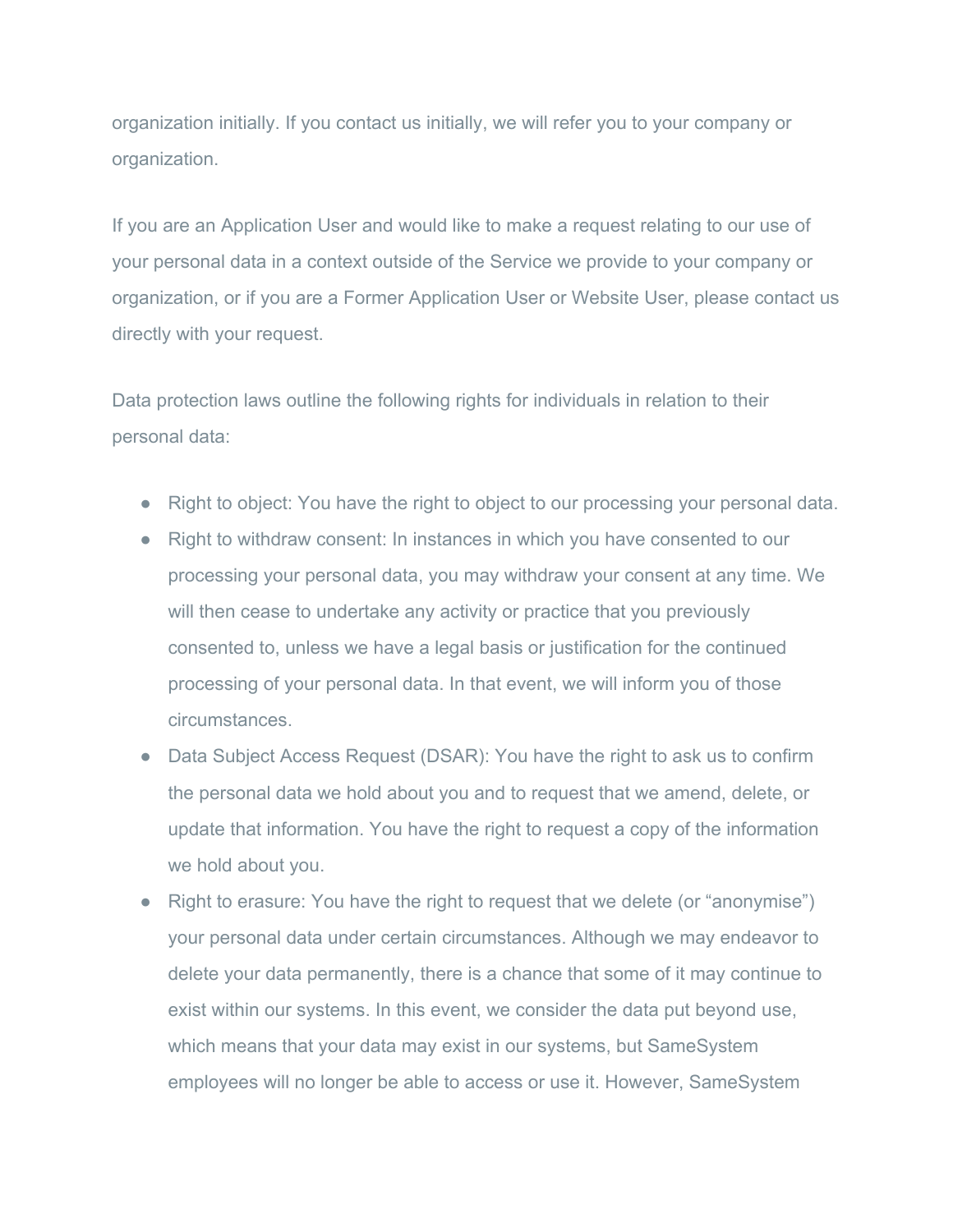may retain and use your personal data if there is a legal basis for us to do so (i.e., if any laws or agreements require us to preserve your data). If you are an Application User who is part of a company or organization, we will not delete or amend your personal data without the consent of your company or organization.

- Right to restrict processing: You have the right to ask us to restrict our processing of your personal data under certain circumstances (e.g., if you find the information we hold to be inaccurate). In the event that we have shared your personal data with third parties, we will notify them of your request for restrictions on processing, unless it is impossible to do so or it requires unreasonably great effort. We will notify you before lifting restrictions in place on processing your data.
- Right to rectification: You have the right to ask us to rectify inaccurate or incomplete personal data that we hold about you. In the event that we have shared your personal data with third parties, we will notify them of your request for rectification, unless it is impossible to do so or it requires unreasonably great effort. You may request information related to these third parties. In the event that we do not comply with your request, we will offer our reasons for not doing so.
- Right of data portability: You have the right to request that we transfer your personal data to another third party, although this right only applies to certain types of personal data. We may transfer the data for you, or, if you prefer, we will provide you with your personal data so that you can transfer it yourself.
- Right to lodge complaints with a supervisory authority: You have the right to submit a complaint to the relevant supervisory authorities in your jurisdiction.

## **9. International Data Storage, Transfer, and Processing**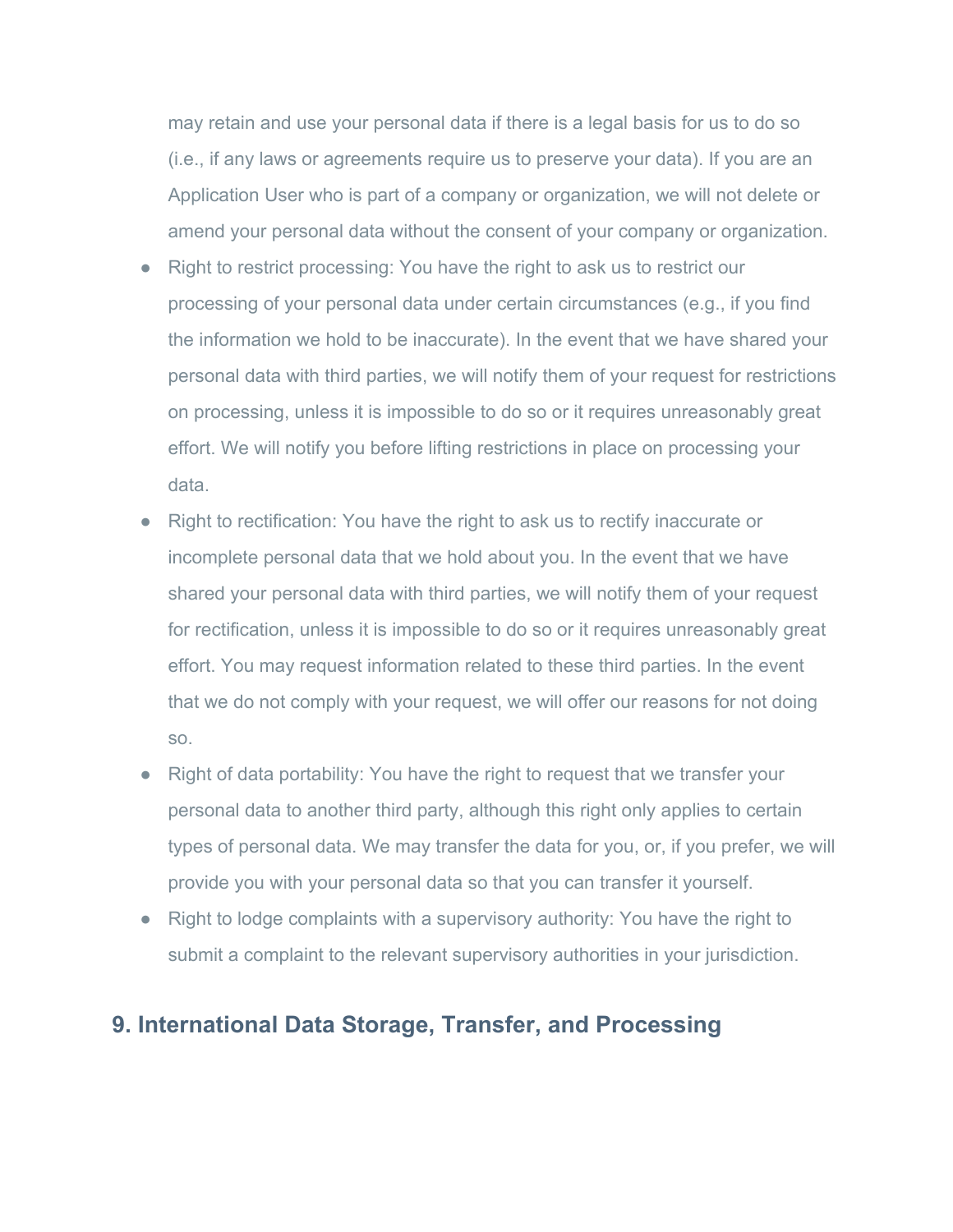In order for SameSystem to provide users with the Service, we or our third-party providers may process your personal data outside of the European Economic Area (EEA), the United States, and other territories. We aim to make sure that any international transfer of your data is conducted in a secure fashion. If you are based in the EU, SameSystem will not process or transfer data outside of the EEA.

## **10. Cookies**

SameSystem uses "cookies," or small data files stored on your computer and which we have access to. We do so to gather information and improve our services. Furthermore, SameSystem may use "persistent cookies" to allow users to save their user IDs and passwords for ease of future logins. SameSystem may use "session ID cookies" to enable features of the Service, gain an understanding of how users interact with the Service, and to monitor usage and web traffic on the Service. You may program your browser to stop accepting cookies or to prompt you to opt in to cookies from websites you frequent. When you do not accept cookies, you may limit the usability of the Service.

We may track usage patterns on our website via internal and external analytic platforms ("online tracking"). We do so in order to improve the design and functionality of our Service and site.

## **11. Legal Bases for Processing Your Personal Data**

Where we process your personal data on behalf of your company or organization, your company or organization is responsible for ensuring the legality of the data processing.

Where we process your personal data as a data controller (outside of your company or organization), it is our duty to ensure that we have a legal basis or justification for doing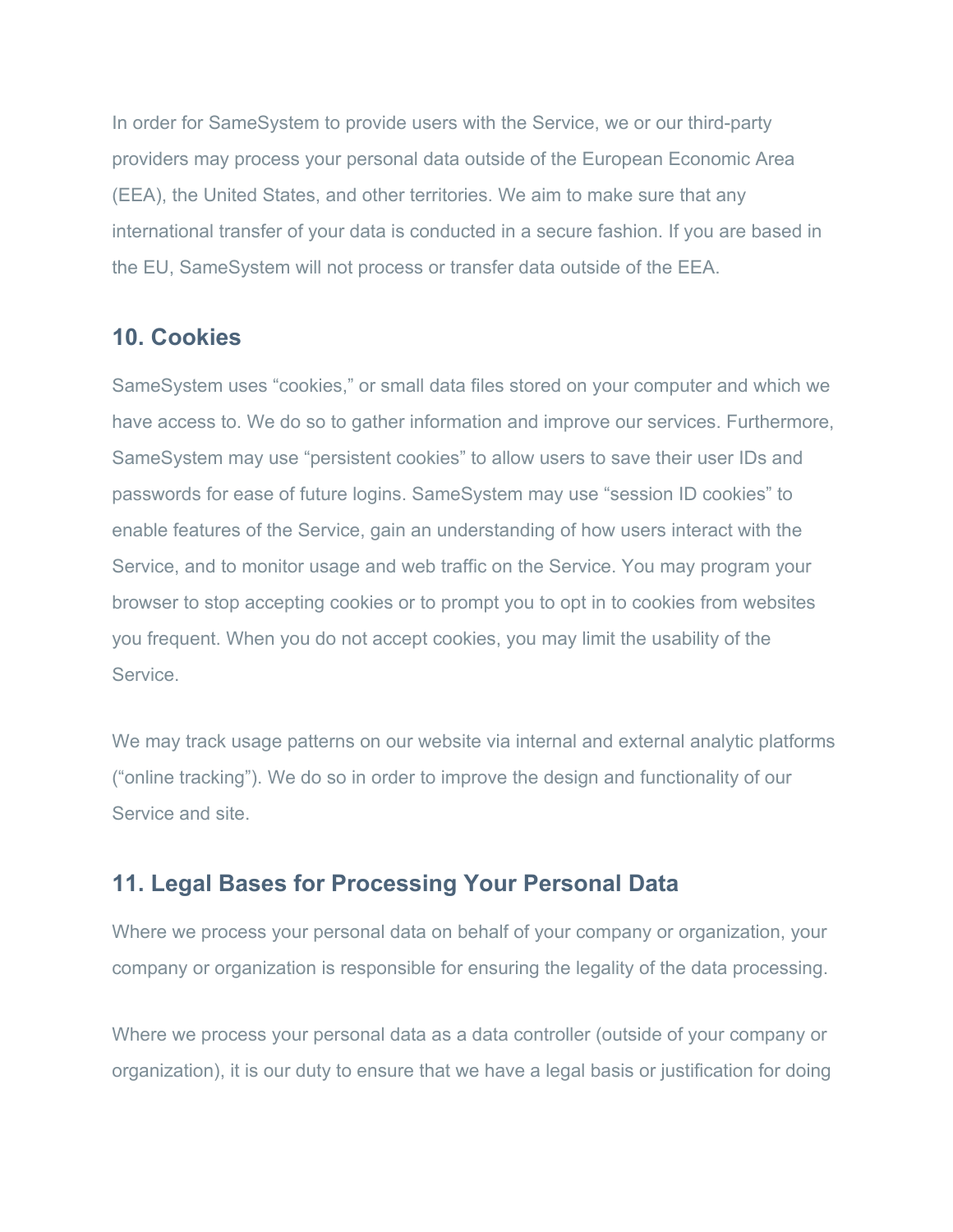so. There are several possible legal bases for SameSystem to process your personal data, including the following:

- In the event that processing your personal data is required for SameSystem to carry out its obligations under the terms of any contracts between you and us. In other words, we process your personal data when it is required "for the performance of a contract to which [you] are a party."
- In the event that processing your personal data falls within our legitimate interests. In other words, we process your personal data when it "is necessary for the purposes of the legitimate interests pursued by [us] or by a third party, except where such interests are overridden by the interests or fundamental rights or freedoms of [you] which require protection of personal data."
- We may process your personal data for the purposes of our legitimate interests to enforce the terms of our website and to analyze log data/usage statistics in order to improve the SameSystem Application. You have the right to object to our processing your personal data on this basis (see section 9).
- In the event that you give us consent to process your personal data.

Where we seek out your consent prior to engaging in personal data processing, you must give us your consent freely, without our pressuring you to do so. You must be asked to give your consent to one processing act at a time and you have to know what you are consenting to, so we must provide you with relevant information. You must take positive, affirmative action in consenting to our processing of your personal data (e.g., by checking a box). We will obtain your consent before sharing your personal data with third party applications or undertaking certain marketing activities.